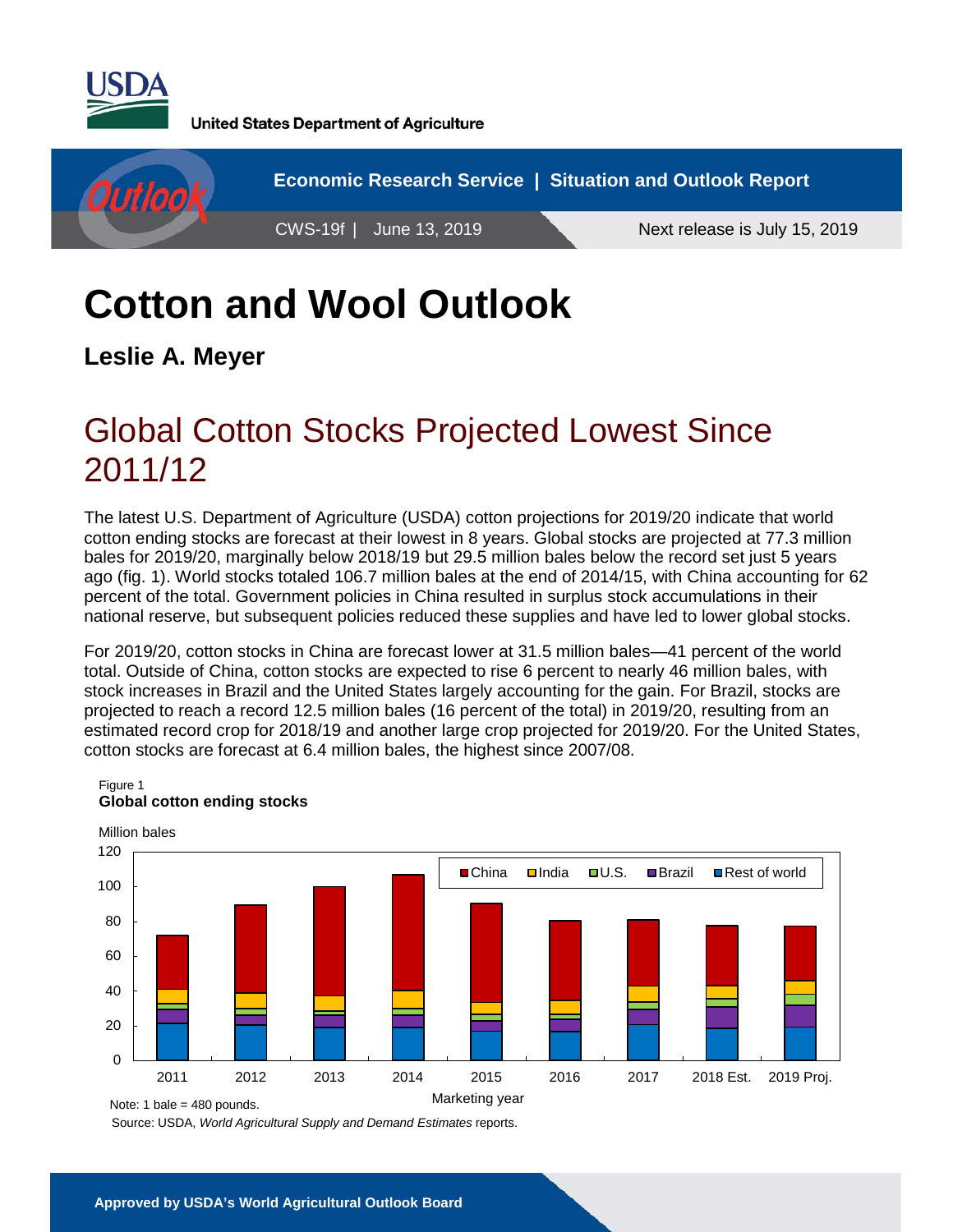## **Domestic Outlook**

### U.S. Cotton Production Forecast Unchanged in June

USDA's 2019 U.S. cotton production projection remains at 22.0 million bales in June, 20 percent (3.6 million bales) above the 2018 crop. Planting conditions have been less than ideal this spring, with planting delays affected by drought in the Southeast and excessive rainfall in the Delta. With planting still in progress, the weather effects on area and yield remain tentative.

The U.S. planting estimate of nearly 13.8 million acres will be updated in USDA's *Acreage* report released on June 28. The report will include actual plantings as of early June, as well as estimates of any remaining cotton to be planted. As of June 9, only 75 percent of the expected cotton acreage had been planted, compared with last season's 88 percent and the 2014-18 average of 87 percent. In addition, 11 percent of the cotton area was squaring by June 9, 3 percentage points below 2018 but equal to the 5-year average. Meanwhile, reporting of U.S. cotton crop conditions have also begun, with early indications confirming the less than favorable start to the 2019 growing season. As of early June, cotton crop conditions are slightly above last season but below the 5-year average (fig. 2).

Based on current projections, U.S. cotton harvested area is forecast at 12.5 million acres in 2019, reflecting a 10-year weighted-average abandonment by region, with the Southwest adjusted to indicate favorable moisture conditions. U.S. abandonment is projected at 9 percent, the lowest in three seasons. The 2019 U.S. cotton yield (842 pounds per harvested acre) is based on a 5-year weighted average by region. USDA's National Agricultural Statistics Service will begin "in field" surveys in August.



#### Figure 2 **U.S. cotton crop conditions**

Source: USDA, *Crop Progress* reports.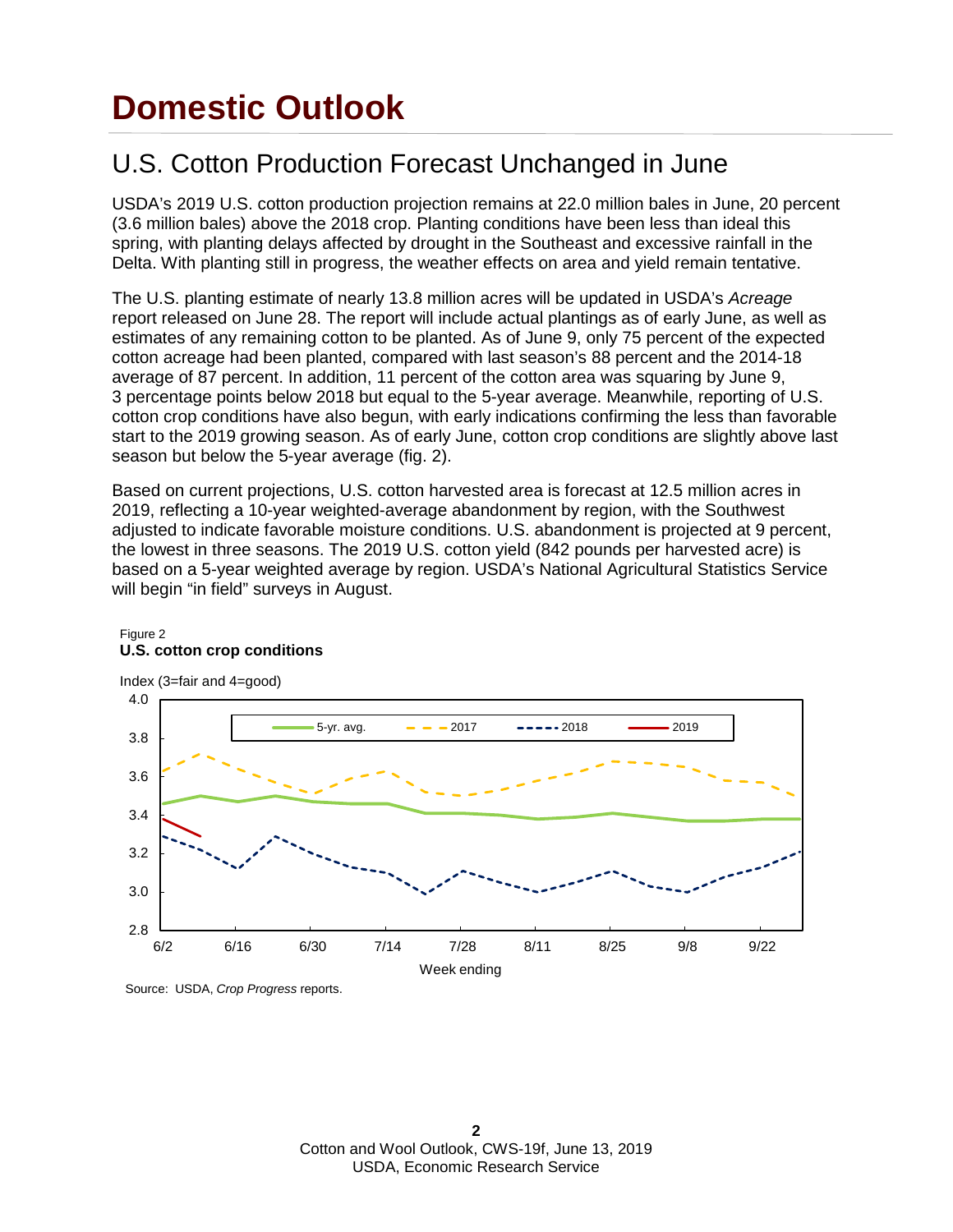### Demand and Stock Estimates Also Unchanged

U.S. cotton demand for 2019/20 is projected at 20.1 million bales—unchanged from the May forecast—compared with the 2018/19 estimate of nearly 17.9 million bales. The higher forecast for 2019/20 is attributable to exports, which are expected to increase more than 2 million bales due to increased foreign import demand associated with projected record global cotton mill use and an anticipated rise in U.S. supplies. For 2019/20, U.S. cotton exports are forecast at 17.0 million bales, approximately 2.3 million bales above the 2018/19 estimate and would account for nearly 85 percent of total U.S. demand. However, U.S. exports—which are forecast to be the second highest on record behind 2005/06—are likely to face competition from Brazil in 2019/20 as their supplies also expand. Based on these export projections, the U.S. share of world trade is expected to improve from 35 percent in 2018/19 to 38 percent in 2019/20, similar to the 3-year average (fig. 3). Meanwhile, U.S. cotton mill use remains estimated at 3.1 million bales for both 2018/19 and 2019/20.

Based on USDA's June supply and demand estimates, 2019/20 U.S. cotton ending stocks are projected at 6.4 million bales, nearly 1.8 million bales (38 percent) above the beginning level and the highest since 2007/08 when ending stocks were 10.1 million bales. Similar to stocks, the stocks-to-use ratio is also expected to increase; in 2019/20, the stocks-to-use ratio—which has ranged between 14 percent and 30 percent over the past decade—is projected at 32 percent, the highest in 11 years. As a result, the 2019/20 U.S. average upland farm price is expected to decrease from 70 cents per pound estimated for 2018/19 to 64 cents per pound.



#### Figure 3 **U.S. cotton exports and share of global trade**

Source: USDA, *World Agricultural Supply and Demand Estimates* reports. Note: 1 bale = 480 pounds.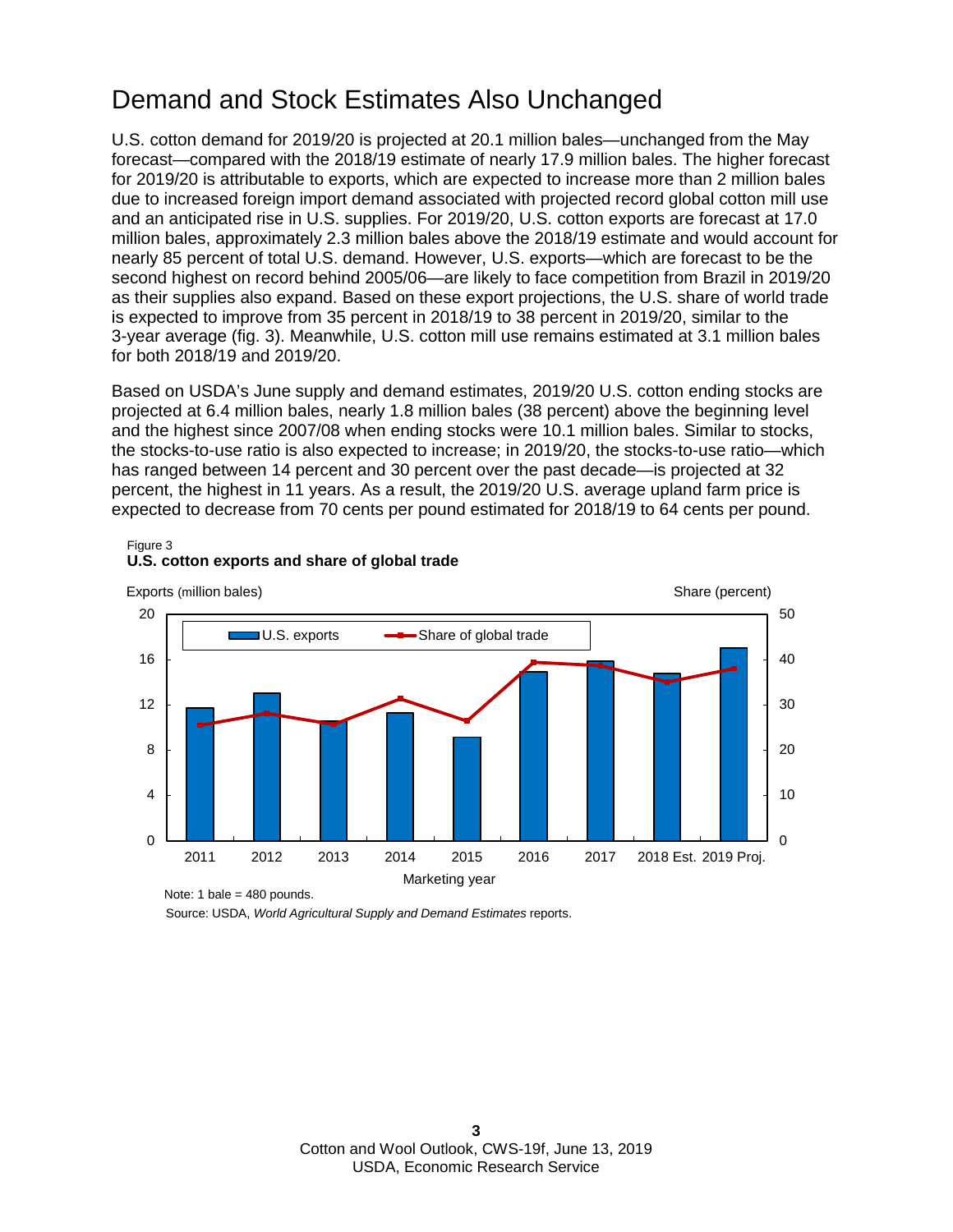### World Cotton Production To Rise in 2019/20

Global cotton production in 2019/20 is forecast at 125.3 million bales, 5 percent (nearly 6.5 million bales) above the previous year and the second largest crop on record behind 2011/12's 127.2 million bales. Larger production is forecast for a number of the major-producing countries in 2019/20, led by the United States (+3.6 million bales) and India (+2.5 million bales). For 2019/20, India is forecast to return as the leading cotton-producing country, supplanting China, which had surpassed India in 2018/19. For 2019/20, India's cotton crop is projected at 28.5 million bales—10 percent above the previous year—as both higher area and yield are expected. India is forecast to account for 23 percent of the world's cotton production in 2019/20.

Production in China is projected unchanged in 2019/20 at 27.75 million bales, as slightly lower area is offset by a higher national yield of 1,751 kg/hectare (1,562 pounds per acre); cotton production is concentrated in the high-yielding Xinjiang region in northwestern China, where approximately 80 percent of the crop is grown. Cotton production in Pakistan is forecast at 8.0 million bales in 2019/20, 4 percent (300,000 bales) above 2018/19, as a rebound in area and a nearly unchanged yield lift the crop above the 3-year average.

Meanwhile, cotton production in Brazil and Australia is expected to decrease in 2019/20 as lower area and yield are projected. For Brazil, production is forecast at 12.0 million bales, 6 percent (800,000 bales) below the record 2018/19 crop currently being harvested. For 2019/20, lower cotton prices are expected to reduce area slightly while yield declines from the record set in 2018/19—1,747 kg/hectare (1,558 pounds per acre). For Australia, production is forecast at 1.9 million bales, 21 percent (500,000 bales) below the 2018/19 crop, as low reservoir levels are expected to help reduce area and yield to their lowest in 5 years and 3 years, respectively.

World cotton harvested area in 2019/20 is projected at about 34.5 million hectares (85.1 million acres), nearly 4 percent above 2018/19. The global cotton yield is forecast at 792 kg/hectare (706 pounds per acre) in 2019/20, slightly above the previous year but similar to the average of the last 2 years.

### Global Cotton Mill Use and Trade Expected Higher in 2019/20

World cotton mill use is projected at a record 125.3 million bales in 2019/20, nearly 3 million bales (2.4 percent) above 2018/19, resulting from expectations for growth in the global economy and lower cotton prices. If realized, global cotton mill use would surpass the 2006/07 level of 124.2 million bales. China and India remain the largest users of raw cotton, with a combined total of 66.3 million bales, or 53 percent of the global total projected for 2019/20.

Cotton mill use in China is forecast at 41.0 million bales in 2019/20, 1.0 million bales (2.5 percent) above 2018/19 but equal to 2017/18 (fig. 4). Textile mills in China are expected to have access to cotton from the national reserve as well as imported cotton that is forecast at its highest in 6 years. For India, cotton mill use is projected to rise 500,000 bales (2 percent) to a record 25.3 million bales in 2019/20; India's mill use—aided by yarn exports to China—is forecast to return to its upward trend of the past decade.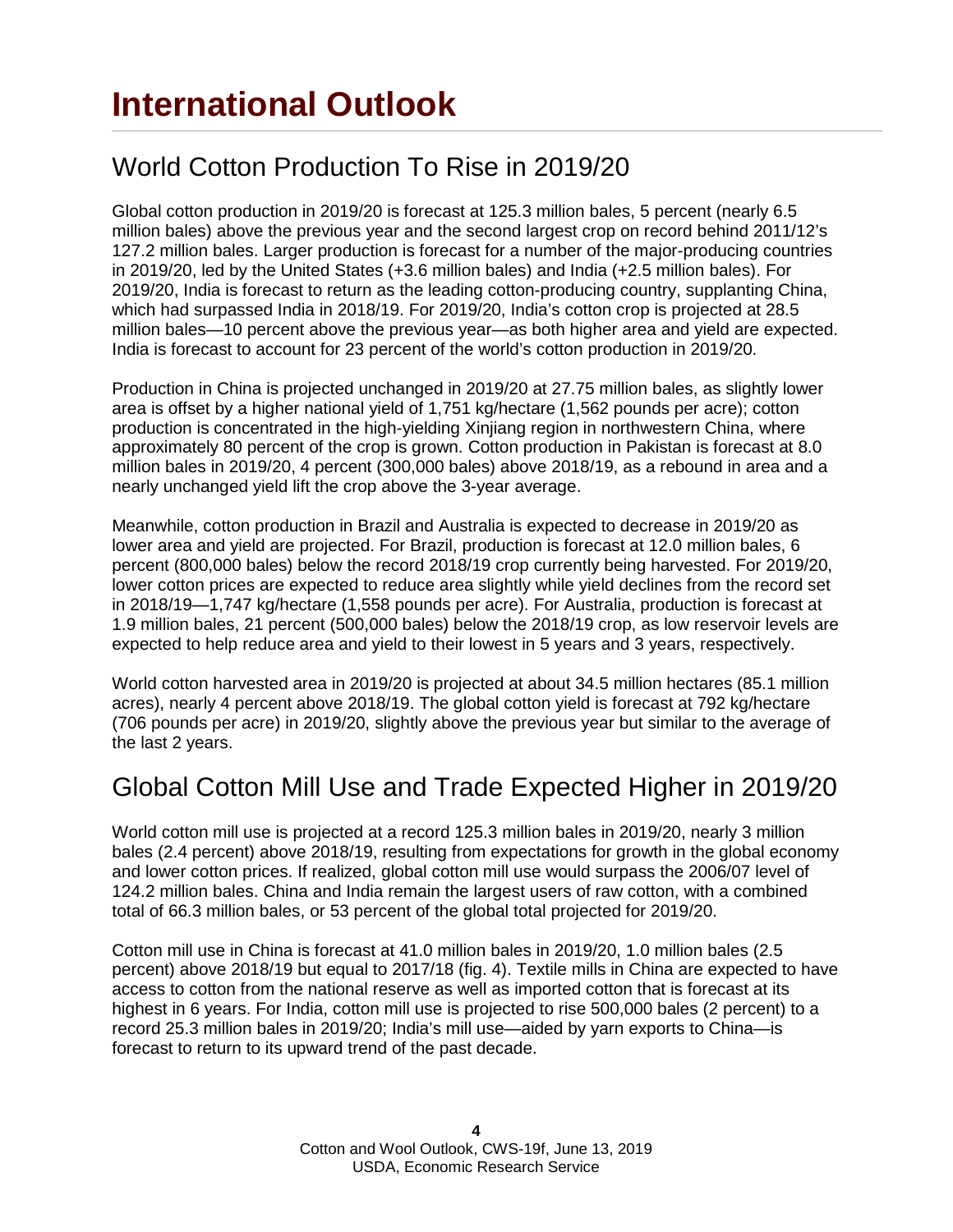Figure 4 **Global cotton mill use**



Source: USDA, *World Agricultural Supply and Demand Estimates* reports.

For Pakistan, 2019/20 cotton mill use is projected to rebound slightly to 10.7 million bales, one of the largest levels of the decade. Rising mill use is also seen in several other countries that are important to global cotton consumption growth. Combined mill use for countries outside of China, India, and Pakistan is projected to expand for the fourth consecutive season in 2019/20 to a record 48.3 million bales. Among these other countries, Bangladesh, Vietnam, and Turkey are expected to lead the way with cotton mill use forecast to reach 8.3 million bales (+3.8 percent), 7.5 million bales (+5.6 percent), and 6.7 million bales (+1.5 percent), respectively.

Global cotton trade is forecast higher and expected to approach 44.8 million bales in 2019/20, 6 percent above the 2018/19 estimate and the highest since 2012/13. Increased exportable supplies for the United States and Brazil are expected to support higher shipments from the two largest exporters. While U.S. cotton exports are expected to rise 15 percent to 17.0 million bales in 2019/20, shipments from Brazil are forecast to increase 41 percent to a record 8.2 million bales. Exports from India are forecast at 4.8 million bales (+600,000 bales) in 2019/20, while shipments from Australia are projected to decrease significantly (-2.4 million bales) to 1.8 million bales as supplies decline dramatically due to production shortfalls.

Meanwhile, higher import projections for most of the leading importing countries are forecast for 2019/20. China—the leading importer—is expected to import 10.5 million bales of raw cotton, 20 percent above the 2018/19 level and the highest since 2013/14. As sales from the national reserve have slowed, the growth in cotton mill use has prompted the need for increased imports. Similarly, imports by Bangladesh and Vietnam are expected higher in 2019/20, as textile industries in these countries expand as well. For Bangladesh, cotton imports are forecast at 8.3 million bales (+300,000 bales) in 2019/20, while Vietnam's imports reach 7.6 million bales (+500,000 bales). In contrast, imports for Turkey and Pakistan are projected to decrease slightly in 2019/20 due mainly to larger crops.

With world cotton mill use and production forecast at nearly identical levels, stocks are about unchanged in 2019/20. Global stocks are projected at 77.3 million bales at the end of 2019/20, marginally below the beginning level and their lowest in 8 years. Meanwhile, the global stocksto-use ratio is forecast to decline for the fifth consecutive season, reaching 62 percent in 2019/20, the lowest since 2010/11.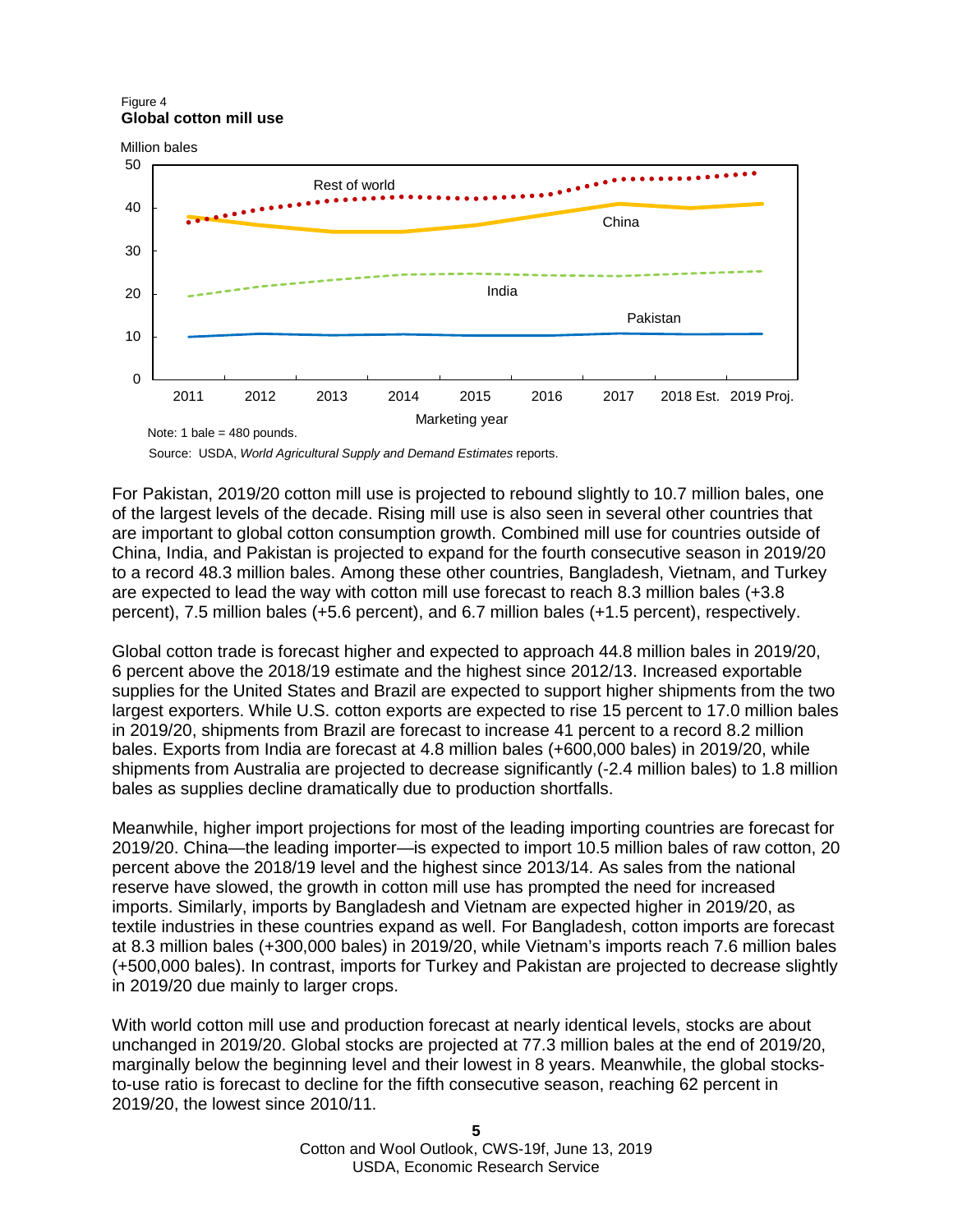|                            |         |         |               | 2019/20 |
|----------------------------|---------|---------|---------------|---------|
| Item                       | 2017/18 | 2018/19 | May           | June    |
|                            |         |         | Million acres |         |
| Upland:                    |         |         |               |         |
| Planted                    | 12.465  | 13.850  | 13.525        | 13.525  |
| Harvested                  | 10.850  | 9.957   | 12.289        | 12.289  |
|                            |         |         | Pounds        |         |
| Yield/harvested acre       | 895     | 847     | 830           | 830     |
|                            |         |         | Million bales |         |
|                            |         |         |               |         |
| Beginning stocks           | 2.686   | 4.197   | 4.418         | 4.418   |
| Production                 | 20.223  | 17.566  | 21.250        | 21.250  |
| Total supply <sup>1</sup>  | 22.910  | 21.765  | 25.673        | 25.673  |
| Mill use                   | 3.198   | 3.075   | 3.070         | 3.070   |
| Exports                    | 15.211  | 14.100  | 16.350        | 16.350  |
| Total use                  | 18.409  | 17.175  | 19.420        | 19.420  |
| Ending stocks <sup>2</sup> | 4.197   | 4.418   | 6.098         | 6.098   |
|                            |         |         | Percent       |         |
| Stocks-to-use ratio        | 22.8    | 25.7    | 31.4          | 31.4    |
|                            |         |         | 1,000 acres   |         |
| Extra-long staple:         |         |         |               |         |
| Planted                    | 252.5   | 250.3   | 255.0         | 255.0   |
| Harvested                  | 250.4   | 248.8   | 252.0         | 252.0   |
|                            |         |         |               |         |
|                            |         |         | Pounds        |         |
| Yield/harvested acre       | 1,341   | 1,545   | 1,428         | 1,428   |
|                            |         |         | 1,000 bales   |         |
| Beginning stocks           | 64      | 103     | 232           | 232     |
| Production                 | 700     | 801     | 750           | 750     |
| Total supply <sup>1</sup>  | 766     | 907     | 982           | 982     |
| Mill use                   | 27      | 25      | 30            | 30      |
| Exports                    | 636     | 650     | 650           | 650     |
| Total use                  | 663     | 675     | 680           | 680     |
| Ending stocks <sup>2</sup> | 103     | 232     | 302           | 302     |
|                            |         |         | Percent       |         |
| Stocks-to-use ratio        | 15.5    | 34.4    | 44.4          | 44.4    |
|                            |         |         |               |         |

| Table 1-U.S. cotton supply and use estimates |  |  |  |
|----------------------------------------------|--|--|--|
|----------------------------------------------|--|--|--|

<sup>1</sup>Includes imports. <sup>2</sup>Includes unaccounted.

Source: USDA, World Agricultural Outlook Board.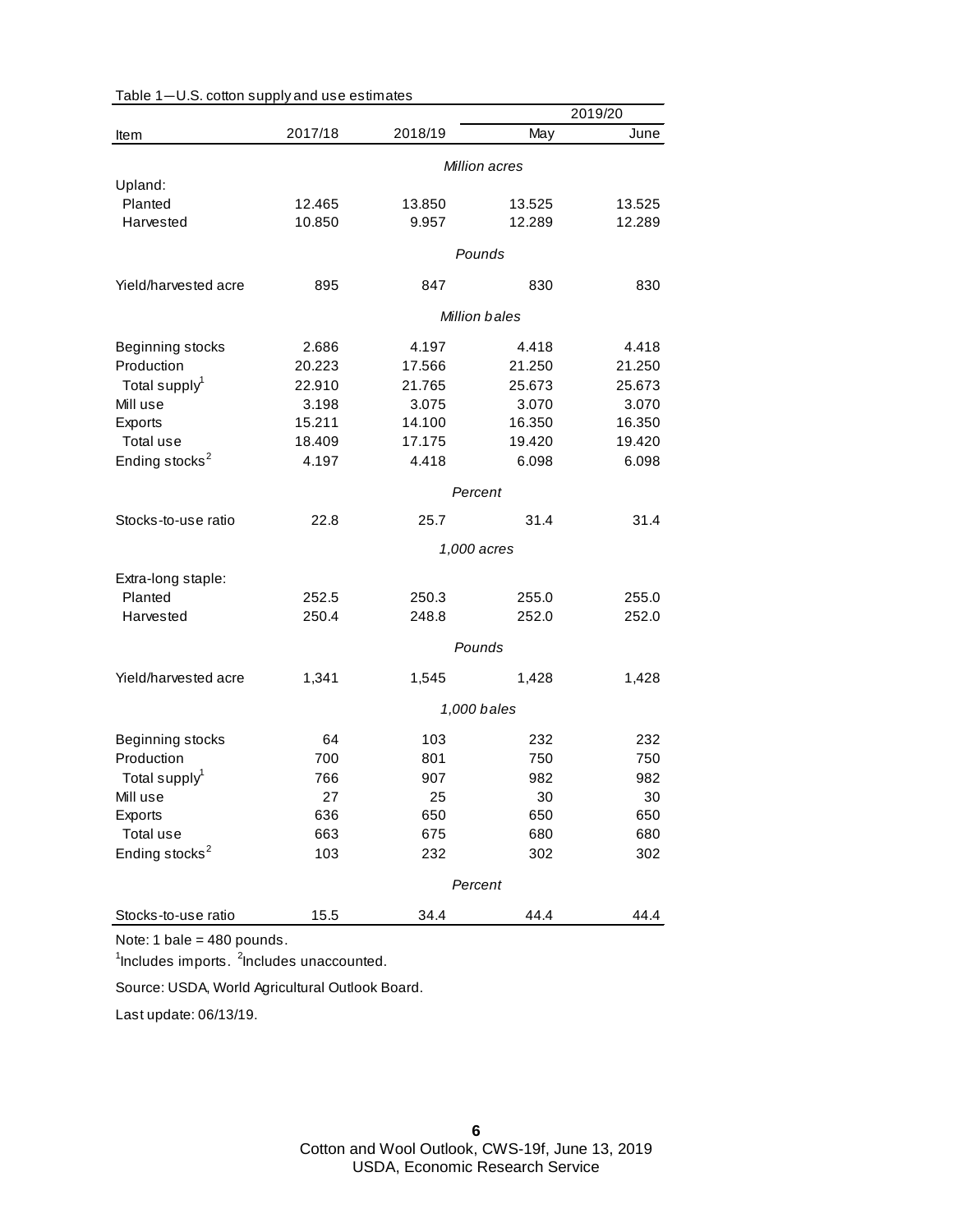|                      |         |         |               | 2019/20 |
|----------------------|---------|---------|---------------|---------|
| Item                 | 2017/18 | 2018/19 | May           | June    |
|                      |         |         | Million bales |         |
| Supply:              |         |         |               |         |
| Beginning stocks--   |         |         |               |         |
| World                | 80.31   | 80.94   | 76.47         | 77.53   |
| Foreign              | 77.56   | 76.64   | 71.82         | 72.88   |
| Production--         |         |         |               |         |
| World                | 123.78  | 118.87  | 125.45        | 125.32  |
| Foreign              | 102.86  | 100.50  | 103.45        | 103.32  |
| Imports--            |         |         |               |         |
| World                | 41.02   | 42.46   | 45.35         | 44.74   |
| Foreign              | 41.02   | 42.45   | 45.35         | 44.74   |
| Use:                 |         |         |               |         |
| Mill use--           |         |         |               |         |
| World                | 122.68  | 122.31  | 125.93        | 125.27  |
| Foreign              | 119.45  | 119.21  | 122.83        | 122.17  |
| Exports--            |         |         |               |         |
| World                | 41.02   | 42.10   | 45.35         | 44.75   |
| Foreign              | 25.17   | 27.35   | 28.35         | 27.75   |
| Ending stocks--      |         |         |               |         |
| World                | 80.94   | 77.53   | 75.69         | 77.26   |
| Foreign              | 76.64   | 72.88   | 69.29         | 70.86   |
|                      | Percent |         |               |         |
| Stocks-to-use ratio: |         |         |               |         |
| World                | 66.0    | 63.4    | 60.1          | 61.7    |
| Foreign              | 64.2    | 61.1    | 56.4          | 58.0    |

#### Table 2—World cotton supply and use estimates

Note: 1 bale = 480 pounds.

Source: USDA, World Agricultural Outlook Board.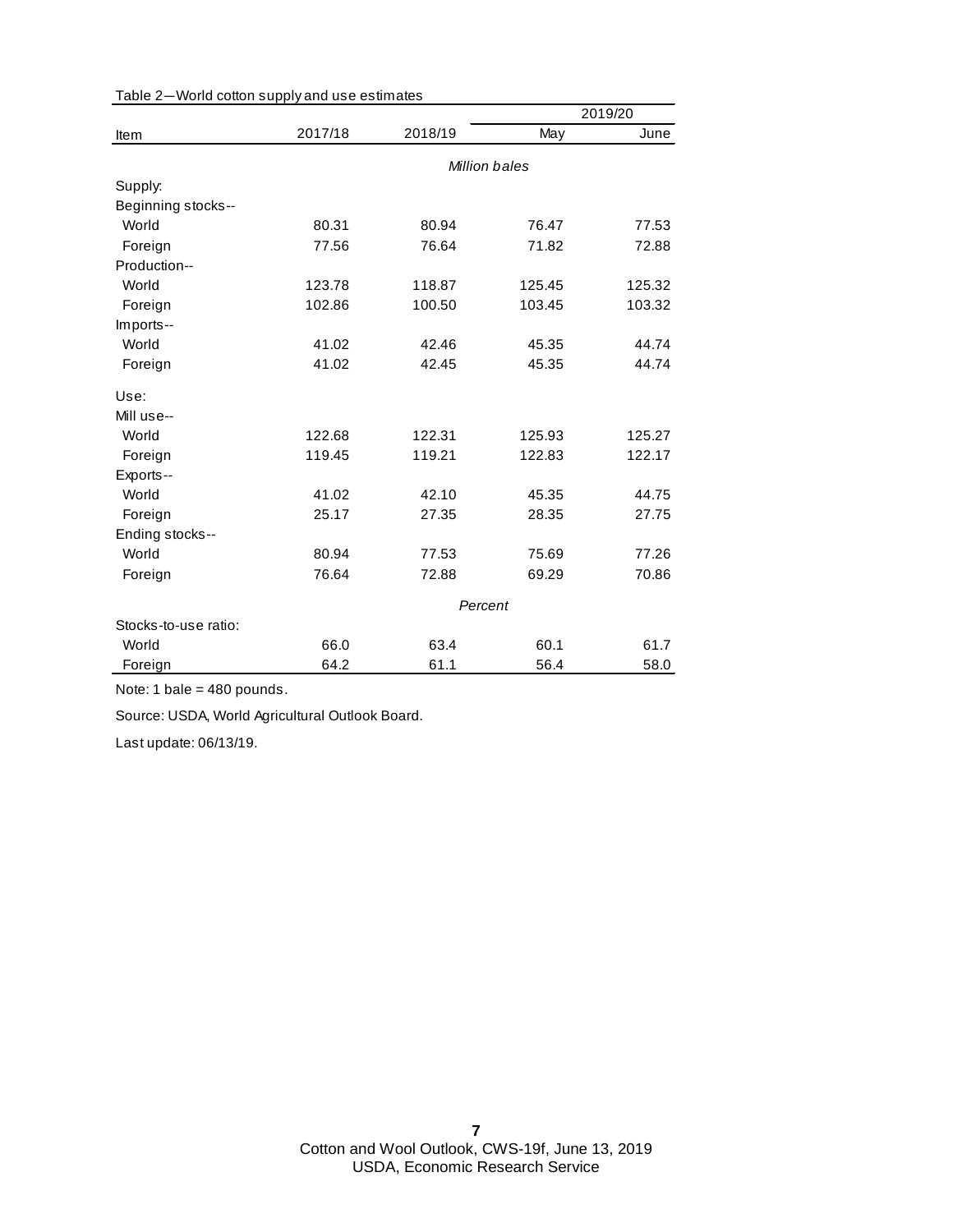| Table 3-U.S. fiber supply |         |              |         |         |
|---------------------------|---------|--------------|---------|---------|
|                           | Feb.    | Mar.         | Apr.    | Apr.    |
| Item                      | 2019    | 2019         | 2019    | 2018    |
|                           |         | 1,000 bales  |         |         |
| Cotton:                   |         |              |         |         |
| Stocks, beginning         | 14,915  | 14,218       | 12,780  | 12,748  |
| Ginnings                  | 826     | 523          | 0       | 0       |
| Imports since August 1    | 2.3     | 2.3          | 2.3     | 2.7     |
|                           |         | 1,000 pounds |         |         |
| Wool and mohair:          |         |              |         |         |
| Raw wool imports, clean   | 784.0   | 1,158.3      | 787.8   | 624.8   |
| 48s-and-finer             | 514.7   | 878.4        | 630.1   | 556.1   |
| Not-finer-than-46s        | 269.3   | 280.0        | 157.7   | 68.6    |
| Total since January 1     | 1,055.8 | 2,214.1      | 3,001.9 | 1,670.9 |
| Wool top imports          | 138.6   | 197.4        | 180.3   | 77.4    |
| Total since January 1     | 314.5   | 511.9        | 692.2   | 436.6   |
| Mohair imports, clean     | 0.0     | 0.0          | 0.0     | 0.0     |
| Total since January 1     | 0.0     | 0.0          | 0.0     | 0.0     |

Sources: USDA, National Agricultural Statistics Service; U.S. Department of Commerce,

U.S. Census Bureau.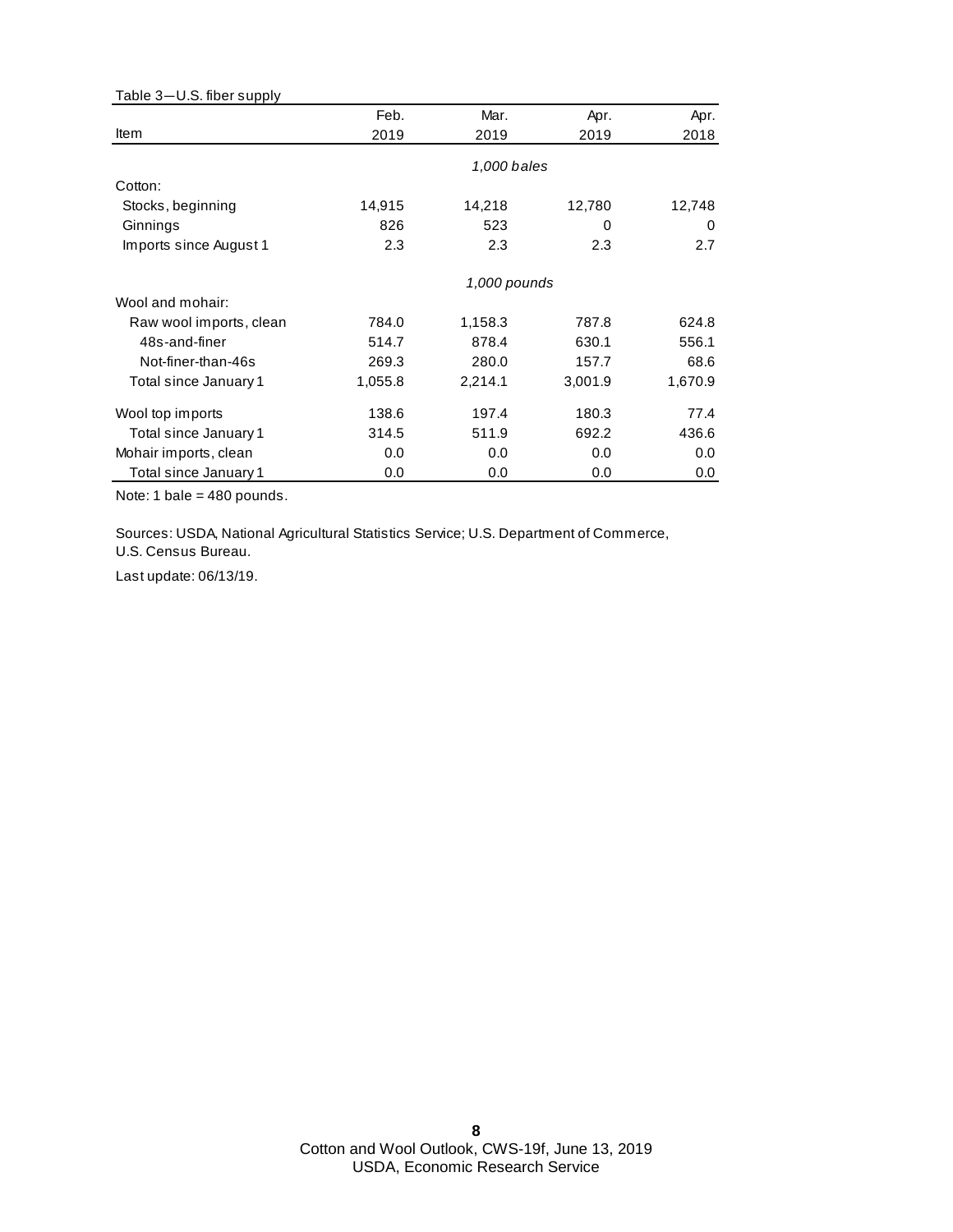| Table 4-U.S. fiber demand             |       |              |         |         |
|---------------------------------------|-------|--------------|---------|---------|
|                                       | Feb.  | Mar.         | Apr.    | Apr.    |
| Item                                  | 2019  | 2019         | 2019    | 2018    |
|                                       |       |              |         |         |
|                                       |       | 1,000 bales  |         |         |
| Cotton:                               |       |              |         |         |
| All consumed by mills <sup>1</sup>    | 222   | 255          | 244     | 276     |
| Total since August 1                  | 1,711 | 1,966        | 2,211   | 2,419   |
| Daily rate                            | 11.1  | 12.2         | 11.1    | 13.1    |
| Upland consumed by mills <sup>1</sup> | 220   | 253          | 242     | 273     |
| Total since August 1                  | 1,698 | 1,951        | 2,193   | 2,398   |
| Daily rate                            | 11.0  | 12.1         | 11.0    | 13.0    |
| Upland exports                        | 1,217 | 1,640        | 1,490   | 1,920   |
| Total since August 1                  | 5,880 | 7,520        | 9,010   | 10,276  |
| Sales for next season                 | 94    | 485          | 292     | 967     |
| Total since August 1                  | 2,382 | 2,867        | 3,159   | 3,884   |
| Extra-long staple exports             | 84.1  | 66.5         | 58.9    | 44.6    |
| Total since August 1                  | 340.3 | 406.7        | 465.6   | 477.3   |
| Sales for next season                 | 1.5   | 5.6          | 10.0    | 0.3     |
| Total since August 1                  | 30.7  | 36.3         | 46.3    | 45.9    |
|                                       |       | 1,000 pounds |         |         |
| Wool and mohair:                      |       |              |         |         |
| Raw wool exports, clean               | 316.5 | 385.1        | 1,011.4 | 716.4   |
| Total since January 1                 | 432.2 | 817.3        | 1,828.7 | 2,395.1 |
| Wool top exports                      | 57.1  | 126.1        | 79.0    | 129.9   |
| Total since January 1                 | 178.5 | 304.5        | 383.5   | 500.1   |
| Mohair exports, clean                 | 0.0   | 0.0          | 31.5    | 60.4    |
| Total since January 1                 | 0.0   | 0.0          | 31.5    | 121.1   |

<sup>1</sup>Estimated by USDA.

and U.S. Department of Commerce, U.S. Census Bureau. Sources: USDA, Farm Service Agency; USDA, Foreign Agricultural Service, *U.S. Export Sales* ;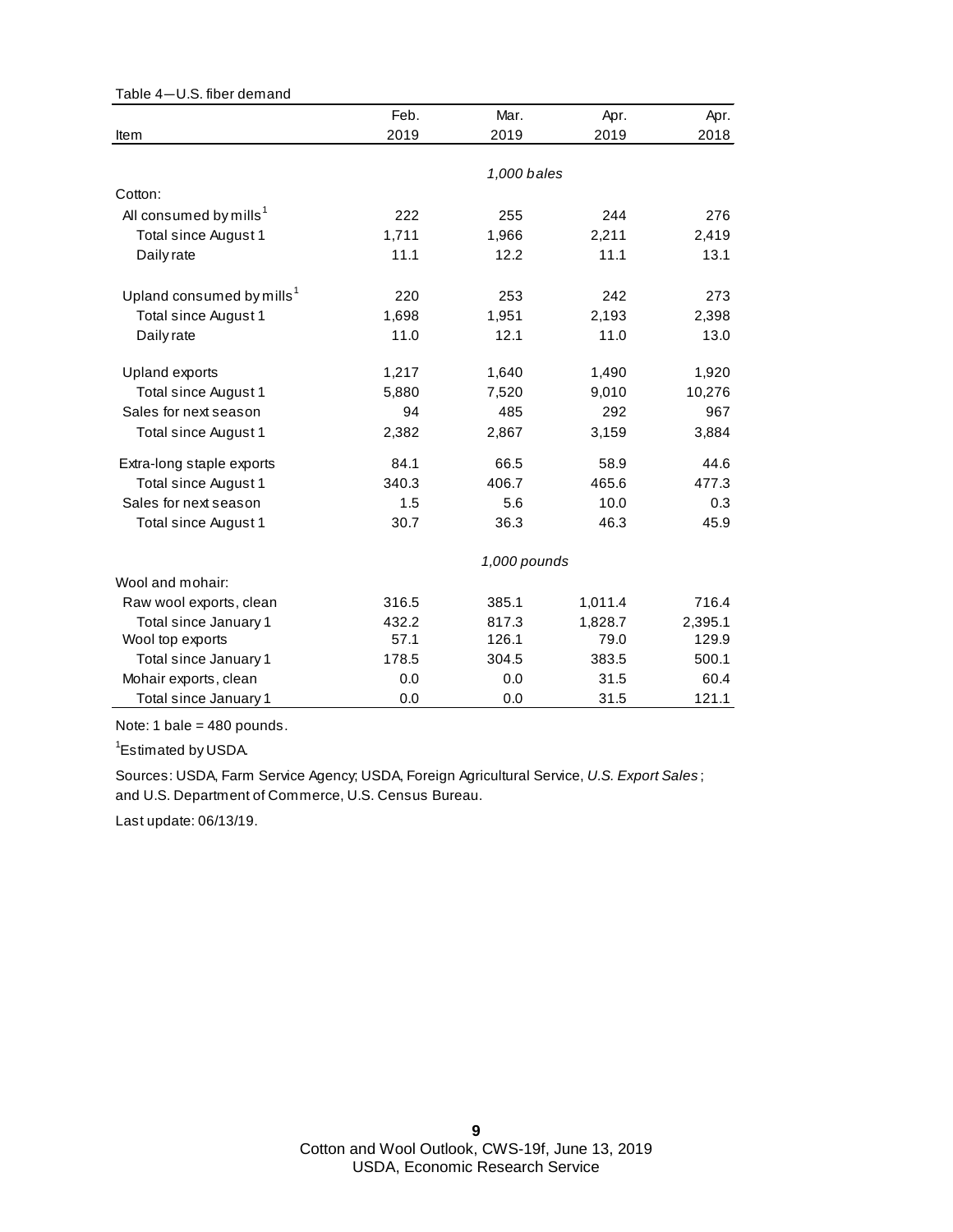| rable J-0.3. and wond much prices |           |                   |           |           |
|-----------------------------------|-----------|-------------------|-----------|-----------|
|                                   | Mar.      | Apr.              | May       | May       |
| Item                              | 2019      | 2019              | 2019      | 2018      |
|                                   |           |                   |           |           |
|                                   |           | Cents per pound   |           |           |
| Domestic cotton prices:           |           |                   |           |           |
| Adjusted world price              | 65.40     | 68.75             | 62.62     | 76.17     |
| Upland spot 41-34                 | 69.78     | 72.27             | 64.05     | 82.40     |
| Pima spot 02-46                   | 120.00    | 120.00            | 120.00    | 140.16    |
| Average price received by         |           |                   |           |           |
| upland producers                  | 68.80     | 70.30             | NA.       | 69.60     |
| Far Eastern cotton quotes:        |           |                   |           |           |
| A Index                           | 84.38     | 87.14             | 80.56     | 94.95     |
| Memphis/Eastern                   | 86.38     | 88.69             | 81.70     | 98.30     |
| Memphis/Orleans/Texas             | 84.75     | 87.44             | 80.45     | 96.60     |
| California/Arizona                | 86.63     | 88.94             | 81.95     | 99.10     |
|                                   |           | Dollars per pound |           |           |
| Wool prices (clean):              |           |                   |           |           |
| <b>U.S. 58s</b>                   | <b>NQ</b> | <b>NQ</b>         | 3.90      | 4.06      |
| Australian 58s <sup>1</sup>       | 5.30      | 5.51              | <b>NQ</b> | 5.56      |
| <b>U.S. 60s</b>                   | <b>NQ</b> | 5.32              | 4.76      | 5.40      |
| Australian 60s <sup>1</sup>       | <b>NQ</b> | <b>NQ</b>         | <b>NQ</b> | <b>NQ</b> |
| <b>U.S. 64s</b>                   | NQ.       | NQ.               | 5.75      | 6.03      |
| Australian 64s <sup>1</sup>       | 7.54      | 7.45              | 7.11      | 7.26      |

Table 5—U.S. and world fiber prices

NA = Not available. NQ = No quote.

<sup>1</sup>In bond, Charleston, SC.

Sources: USDA, *Cotton Price Statistics;* Cotlook Ltd., *Cotton Outlook;* and trade reports.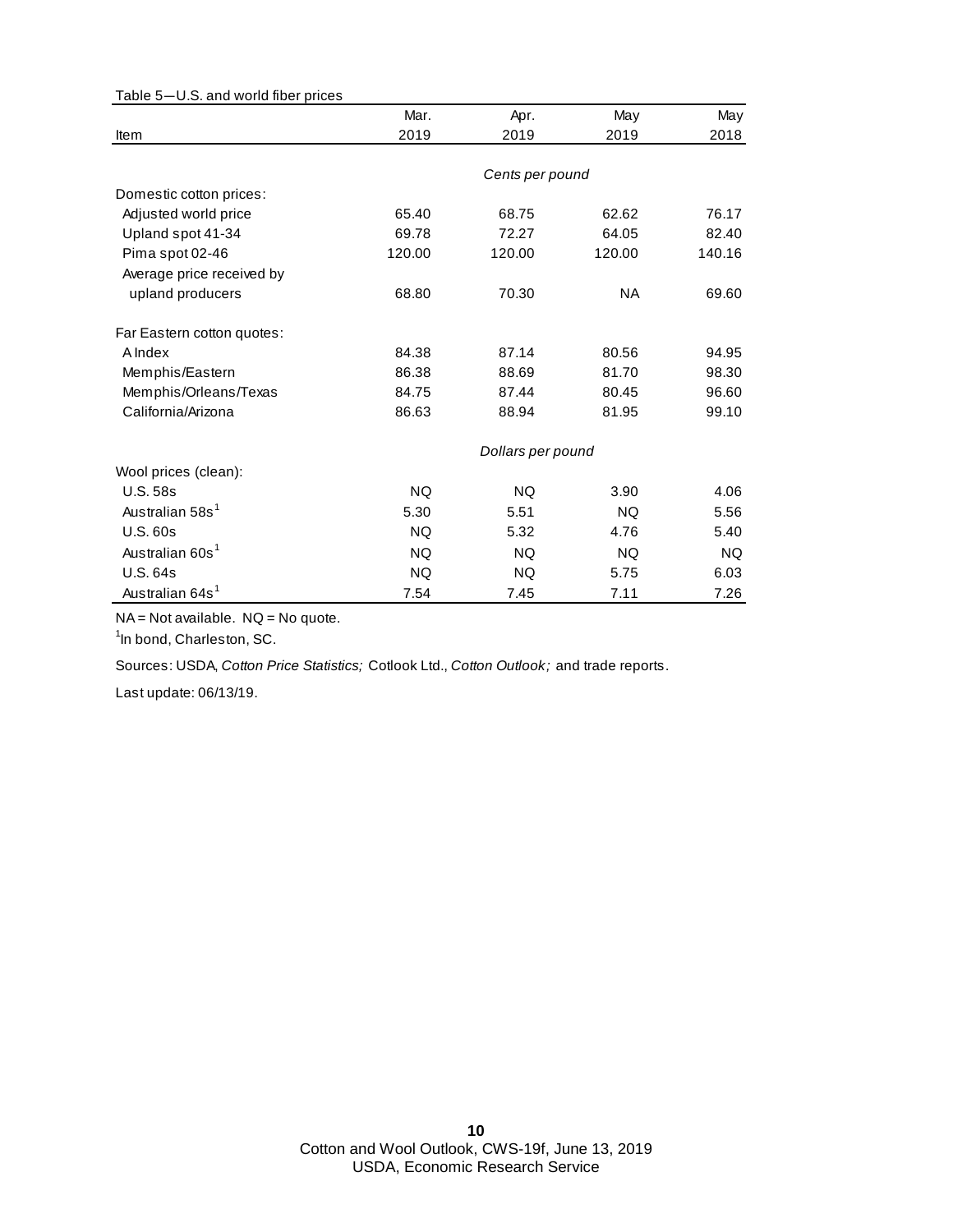|                             | Feb.      | Mar.         | Apr.      | Apr.      |
|-----------------------------|-----------|--------------|-----------|-----------|
| Item                        | 2019      | 2019         | 2019      | 2018      |
|                             |           | 1,000 pounds |           |           |
| Yarn, thread, and fabric:   | 255,411   | 272,973      | 280,803   | 281,336   |
| Cotton                      | 51,691    | 56,911       | 61,835    | 55,145    |
| Linen                       | 24,049    | 24,990       | 23,339    | 22,522    |
| Wool                        | 3,799     | 4,101        | 4,308     | 4,131     |
| Silk                        | 415       | 482          | 482       | 512       |
| Synthetic                   | 175,457   | 186,488      | 190,839   | 199,026   |
| Apparel:                    | 942,583   | 842,544      | 866,618   | 833,069   |
| Cotton                      | 486,438   | 451,804      | 451,366   | 441,178   |
| Linen                       | 10,512    | 9,856        | 10,258    | 8,677     |
| Wool                        | 18,550    | 16,412       | 17,588    | 17,477    |
| Silk                        | 11,722    | 9,538        | 11,462    | 8,789     |
| Synthetic                   | 415,362   | 354,934      | 375,944   | 356,948   |
| Home furnishings:           | 267,658   | 223,488      | 261,036   | 240,013   |
| Cotton                      | 142,745   | 135,911      | 146,997   | 139,526   |
| Linen                       | 1,702     | 1,206        | 1,737     | 1,609     |
| Wool                        | 432       | 471          | 562       | 335       |
| Silk                        | 256       | 157          | 252       | 168       |
| Synthetic                   | 122,523   | 85,742       | 111,489   | 98,375    |
| Floor coverings:            | 92,308    | 103,328      | 94,234    | 104,228   |
| Cotton                      | 11,070    | 13,555       | 11,173    | 11,754    |
| Linen                       | 34,269    | 38,203       | 33,866    | 34,031    |
| Wool                        | 8,405     | 9,847        | 9,549     | 10,601    |
| Silk                        | 1,982     | 2,710        | 1,904     | 2,732     |
| Synthetic                   | 36,582    | 39,014       | 37,741    | 45,111    |
| Total imports: <sup>1</sup> | 1,570,604 | 1,453,008    | 1,514,390 | 1,469,649 |
| Cotton                      | 695,148   | 661,046      | 674,089   | 651,100   |
| Linen                       | 71,652    | 75,283       | 70,230    | 67,727    |
| Wool                        | 31,309    | 30,996       | 32,183    | 32,686    |
| Silk                        | 14,382    | 12,888       | 14,101    | 12,201    |
| Synthetic                   | 758,114   | 672,795      | 723,787   | 705,935   |

Table 6—U.S. textile imports, by fiber

Note: Raw-fiber-equivalent pounds.

<sup>1</sup>Includes headgear.

Sources: USDA, Economic Research Service and U.S. Department of Commerce,

U.S. Census Bureau.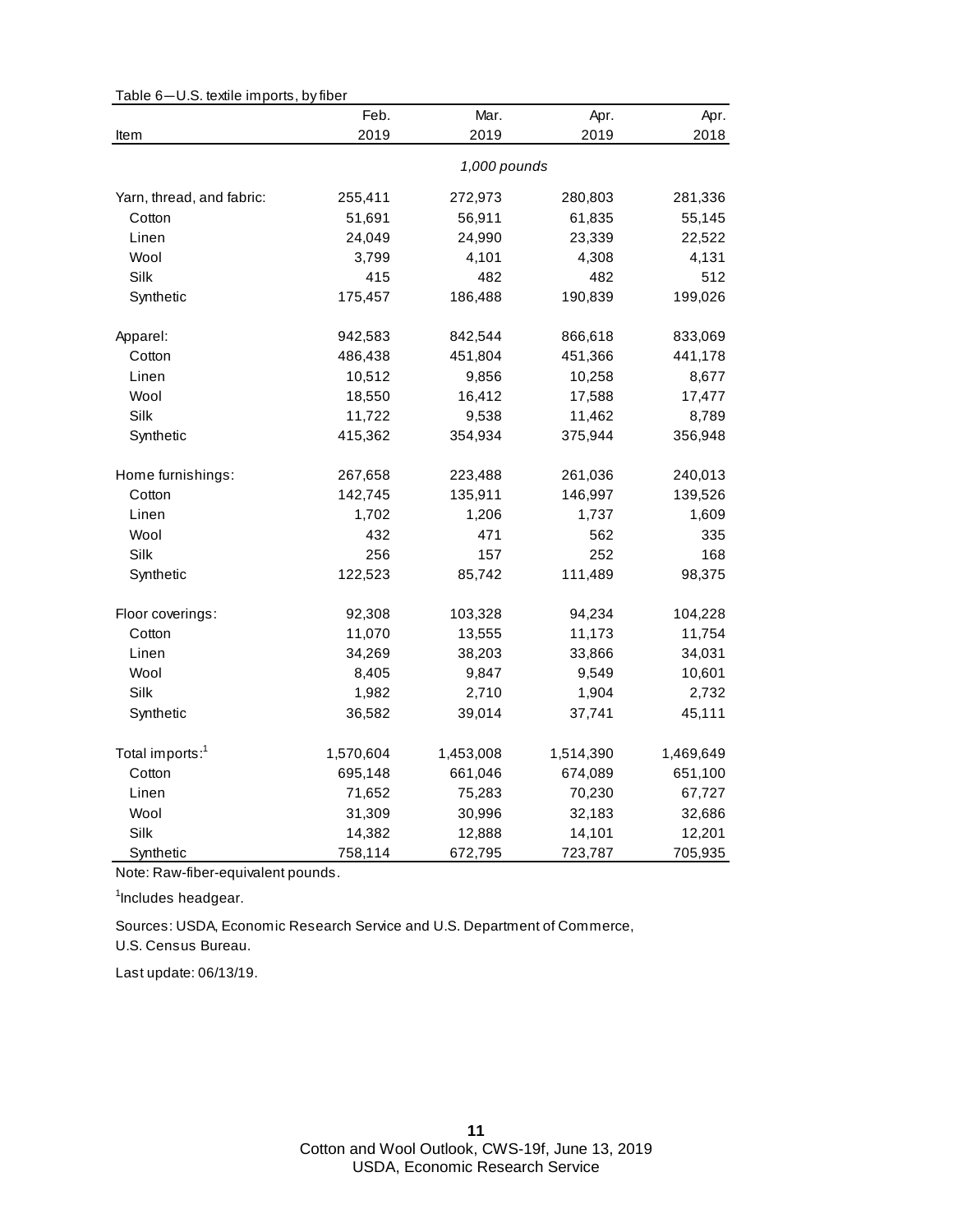|                             | Feb.    | Mar.         | Apr.    | Apr.    |
|-----------------------------|---------|--------------|---------|---------|
| Item                        | 2019    | 2019         | 2019    | 2018    |
|                             |         | 1,000 pounds |         |         |
| Yarn, thread, and fabric:   | 215,078 | 235,759      | 220,477 | 249,438 |
| Cotton                      | 112,047 | 124,216      | 112,520 | 130,658 |
| Linen                       | 5,283   | 5,839        | 5,744   | 6,635   |
| Wool                        | 2,426   | 2,585        | 2,501   | 2,512   |
| Silk                        | 1,004   | 1,083        | 1,089   | 1,149   |
| Synthetic                   | 94,318  | 102,037      | 98,623  | 108,484 |
| Apparel:                    | 29,287  | 32,529       | 30,963  | 28,175  |
| Cotton                      | 11,366  | 11,921       | 12,444  | 10,990  |
| Linen                       | 391     | 692          | 600     | 545     |
| Wool                        | 2,765   | 3,222        | 2,760   | 2,791   |
| Silk                        | 2,122   | 2,619        | 2,397   | 2,066   |
| Synthetic                   | 12,644  | 14,074       | 12,761  | 11,783  |
| Home furnishings:           | 3,259   | 4,975        | 4,730   | 4,578   |
| Cotton                      | 1,641   | 2,209        | 2,301   | 2,318   |
| Linen                       | 120     | 198          | 168     | 104     |
| Wool                        | 39      | 49           | 65      | 66      |
| Silk                        | 42      | 87           | 81      | 47      |
| Synthetic                   | 1,416   | 2,432        | 2,116   | 2,044   |
| Floor coverings:            | 21,117  | 23,337       | 22,970  | 27,181  |
| Cotton                      | 1,865   | 2,016        | 2,101   | 2,081   |
| Linen                       | 958     | 1,075        | 1,183   | 1,034   |
| Wool                        | 1,230   | 1,176        | 1,497   | 1,409   |
| Silk                        | 45      | 56           | 46      | 34      |
| Synthetic                   | 17,019  | 19,013       | 18,144  | 22,623  |
| Total exports: <sup>1</sup> | 268,941 | 296,793      | 279,429 | 309,656 |
| Cotton                      | 127,017 | 140,446      | 129,475 | 146,154 |
| Linen                       | 6,758   | 7,810        | 7,705   | 8,327   |
| Wool                        | 6,464   | 7,036        | 6,832   | 6,790   |
| Silk                        | 3,213   | 3,846        | 3,612   | 3,296   |
| Synthetic                   | 125,489 | 137,655      | 131,804 | 145,089 |

Table 7—U.S. textile exports, by fiber

Note: Raw-fiber-equivalent pounds.

<sup>1</sup>Includes headgear.

U.S. Census Bureau. Sources: USDA, Economic Research Service and U.S. Department of Commerce,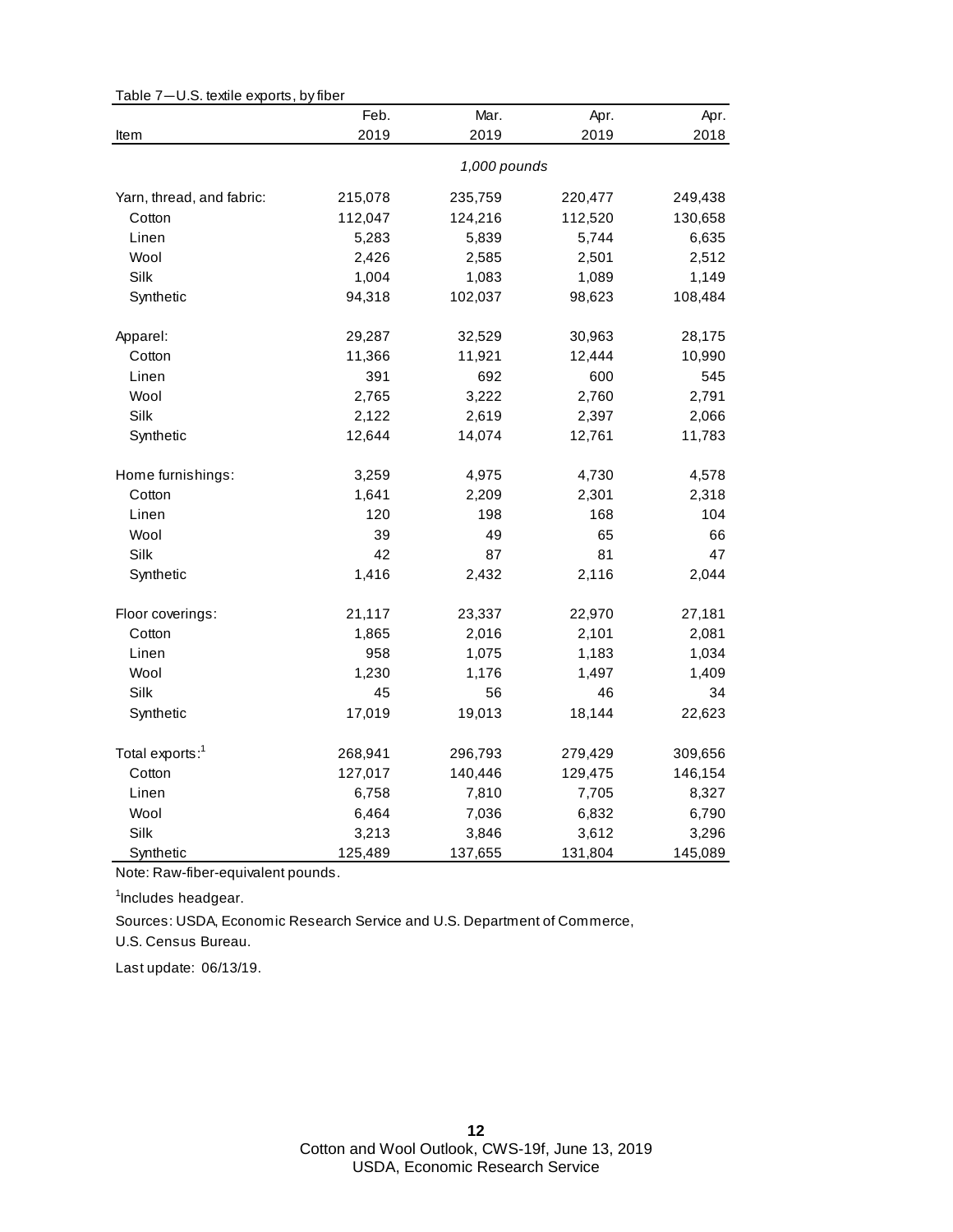| Table 8-U.S. cotton textile imports, by origin |  |  |  |  |  |
|------------------------------------------------|--|--|--|--|--|
|------------------------------------------------|--|--|--|--|--|

|                    | Feb.         | Mar.    | Apr.    | Apr.    |  |
|--------------------|--------------|---------|---------|---------|--|
| Region/country     | 2019         | 2019    | 2019    | 2018    |  |
|                    | 1,000 pounds |         |         |         |  |
|                    |              |         |         |         |  |
| North America      | 118,421      | 132,119 | 126,764 | 121,397 |  |
| Canada             | 2,883        | 3,016   | 2,579   | 3,135   |  |
| Dominican Republic | 11,659       | 9,776   | 6,252   | 9,205   |  |
| El Salvador        | 12,655       | 14,294  | 13,557  | 11,649  |  |
| Guatemala          | 7,137        | 7,873   | 9,243   | 7,553   |  |
| Haiti              | 9,574        | 13,539  | 13,066  | 11,999  |  |
| Honduras           | 22,668       | 26,062  | 26,136  | 22,568  |  |
| Mexico             | 35,217       | 37,830  | 37,596  | 36,895  |  |
| Nicaragua          | 16,562       | 19,630  | 18,254  | 18,348  |  |
| South America      | 4,603        | 4,937   | 4,167   | 4,399   |  |
| Colombia           | 2,357        | 1,964   | 1,787   | 2,033   |  |
| Peru               | 2,006        | 2,684   | 2,133   | 2,021   |  |
| Europe             | 16,068       | 17,367  | 16,389  | 16,751  |  |
| Germany            | 1,308        | 1,224   | 1,438   | 1,034   |  |
| Italy              | 1,589        | 2,054   | 1,798   | 1,535   |  |
| Portugal           | 1,778        | 1,720   | 1,332   | 1,522   |  |
| Turkey             | 8,919        | 9,454   | 9,107   | 9,851   |  |
| Asia               | 542,301      | 489,373 | 510,593 | 492,689 |  |
| <b>Bahrain</b>     | 1,306        | 1,189   | 1,087   | 1,265   |  |
| Bangladesh         | 58,927       | 67,490  | 55,917  | 53,831  |  |
| Cambodia           | 15,707       | 17,198  | 15,535  | 16,311  |  |
| China              | 219,361      | 131,777 | 117,119 | 167,670 |  |
| Hong Kong          | 588          | 327     | 413     | 450     |  |
| India              | 79,334       | 94,774  | 92,444  | 84,573  |  |
| Indonesia          | 21,644       | 21,335  | 19,666  | 22,443  |  |
|                    |              | 449     | 450     | 490     |  |
| Israel             | 596          |         |         |         |  |
| Japan              | 964          | 1,170   | 1,131   | 1,219   |  |
| Jordan             | 4,927        | 7,044   | 5,309   | 5,608   |  |
| Malaysia           | 2,605        | 2,080   | 1,971   | 2,148   |  |
| Pakistan           | 55,957       | 65,574  | 60,840  | 58,267  |  |
| Philippines        | 2,176        | 3,371   | 2,758   | 2,527   |  |
| South Korea        | 4,206        | 5,794   | 5,452   | 5,050   |  |
| Sri Lanka          | 8,001        | 7,945   | 6,700   | 6,972   |  |
| Taiwan             | 1,320        | 1,185   | 1,351   | 1,526   |  |
| Thailand           | 4,337        | 4,665   | 4,202   | 4,372   |  |
| Vietnam            | 59,549       | 54,737  | 57,166  | 56,125  |  |
| Oceania            | 24           | 62      | 60      | 39      |  |
| Africa             | 13,731       | 17,188  | 16,116  | 15,825  |  |
| Egypt              | 6,201        | 7,639   | 6,741   | 7,544   |  |
| Kenya              | 2,227        | 3,280   | 3,118   | 2,148   |  |
| Lesotho            | 1,409        | 1,245   | 1,776   | 2,290   |  |
| Madagascar         | 1,406        | 1,781   | 1,315   | 1,413   |  |
| Mauritius          | 738          | 808     | 714     | 785     |  |
| World <sup>1</sup> | 695,148      | 661,046 | 674,089 | 651,100 |  |

Note: Raw-fiber-equivalent pounds.

<sup>1</sup>Regional totals may not sum to world totals due to rounding.

Sources: USDA, Economic Research Service and U.S. Department of Commerce,

U.S. Census Bureau.

Last update: 06/13/19.

**13**

Cotton and Wool Outlook, CWS-19f, June 13, 2019 USDA, Economic Research Service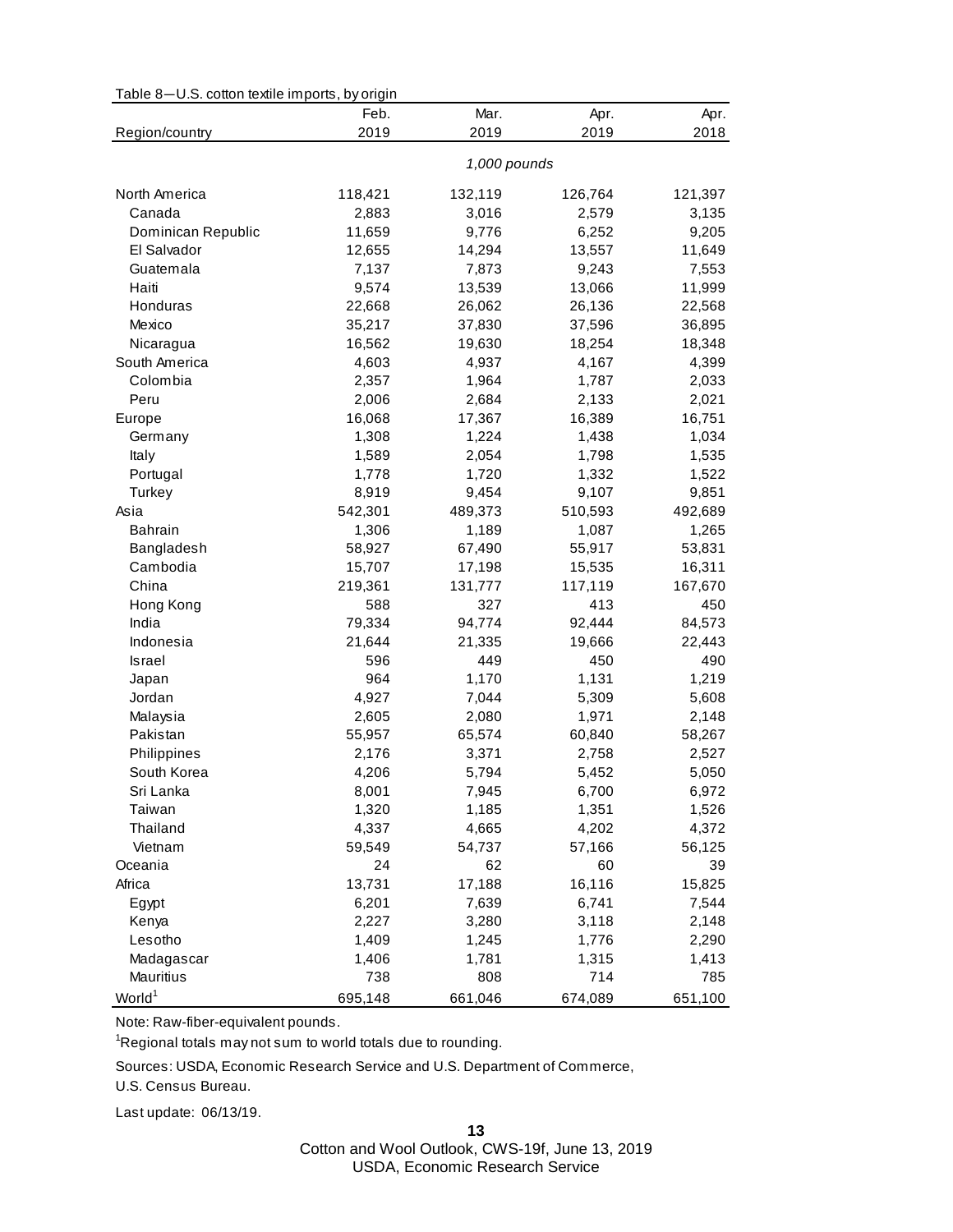| Table 9-U.S. cotton textile exports, by destination |  |
|-----------------------------------------------------|--|
|-----------------------------------------------------|--|

|                      | Feb.    | Mar.         | Apr.    | Apr.    |
|----------------------|---------|--------------|---------|---------|
| Region/country       | 2019    | 2019         | 2019    | 2018    |
|                      |         | 1,000 pounds |         |         |
| North America        | 109,777 | 123,025      | 111,468 | 126,196 |
| <b>Bahamas</b>       | 159     | 167          | 77      | 269     |
| Canada               | 6,199   | 7,887        | 8,817   | 7,321   |
| Costa Rica           | 299     | 266          | 163     | 143     |
| Dominican Republic   | 18,244  | 21,149       | 17,823  | 21,946  |
| El Salvador          | 7,214   | 8,804        | 7,261   | 10,408  |
| Guatemala            | 2,253   | 1,768        | 1,537   | 2,537   |
| Haiti                | 559     | 1,030        | 719     | 879     |
| Honduras             | 51,435  | 56,679       | 51,334  | 54,117  |
| Mexico               | 18,680  | 19,712       | 18,956  | 23,549  |
| Nicaragua            | 3,862   | 4,770        | 3,978   | 4,259   |
| Panama               | 317     | 289          | 327     | 239     |
| South America        | 4,423   | 3,435        | 3,629   | 5,111   |
| Brazil               | 276     | 309          | 274     | 399     |
| Chile                | 221     | 122          | 284     | 144     |
| Colombia             | 2,813   | 1,852        | 1,738   | 2,511   |
| Peru                 | 878     | 825          | 907     | 1,775   |
| Europe               | 4,028   | 3,053        | 3,940   | 3,020   |
| Belgium              | 345     | 408          | 1,311   | 385     |
| France               | 100     | 146          | 93      | 101     |
| Germany              | 626     | 505          | 448     | 394     |
| Italy                | 327     | 208          | 345     | 169     |
| Netherlands          | 387     | 286          | 201     | 329     |
| Spain                | 36      | 135          | 78      | 123     |
| United Kingdom       | 1,482   | 757          | 901     | 798     |
| Asia                 | 5,168   | 7,567        | 6,500   | 7,141   |
| Bangladesh           | 3       | 2            | 10      | 213     |
| China                | 971     | 989          | 1,162   | 1,885   |
| Hong Kong            | 306     | 650          | 416     | 555     |
| India                | 108     | 310          | 178     | 208     |
| <b>Israel</b>        | 123     | 152          | 97      | 105     |
| Japan                | 934     | 1,151        | 1,087   | 840     |
| Singapore            | 102     | 157          | 256     | 195     |
| South Korea          | 594     | 870          | 696     | 1,016   |
| Taiwan               | 106     | 137          | 147     | 138     |
| United Arab Emirates | 396     | 459          | 439     | 421     |
| Vietnam              | 783     | 1,860        | 1,352   | 702     |
| Oceania              | 532     | 587          | 663     | 541     |
| Australia            | 463     | 458          | 580     | 392     |
| Africa               | 3,089   | 2,777        | 3,276   | 4,144   |
| Morocco              | 2,676   | 2,514        | 3,077   | 3,952   |
| World <sup>1</sup>   | 127,017 | 140,446      | 129,475 | 146,154 |

Note: Raw-fiber-equivalent pounds.

<sup>1</sup>Regional totals may not sum to world totals due to rounding.

Sources: USDA, Economic Research Service and U.S. Department of Commerce,

U.S. Census Bureau.

Last update: 06/13/19.

Cotton and Wool Outlook, CWS-19f, June 13, 2019 USDA, Economic Research Service